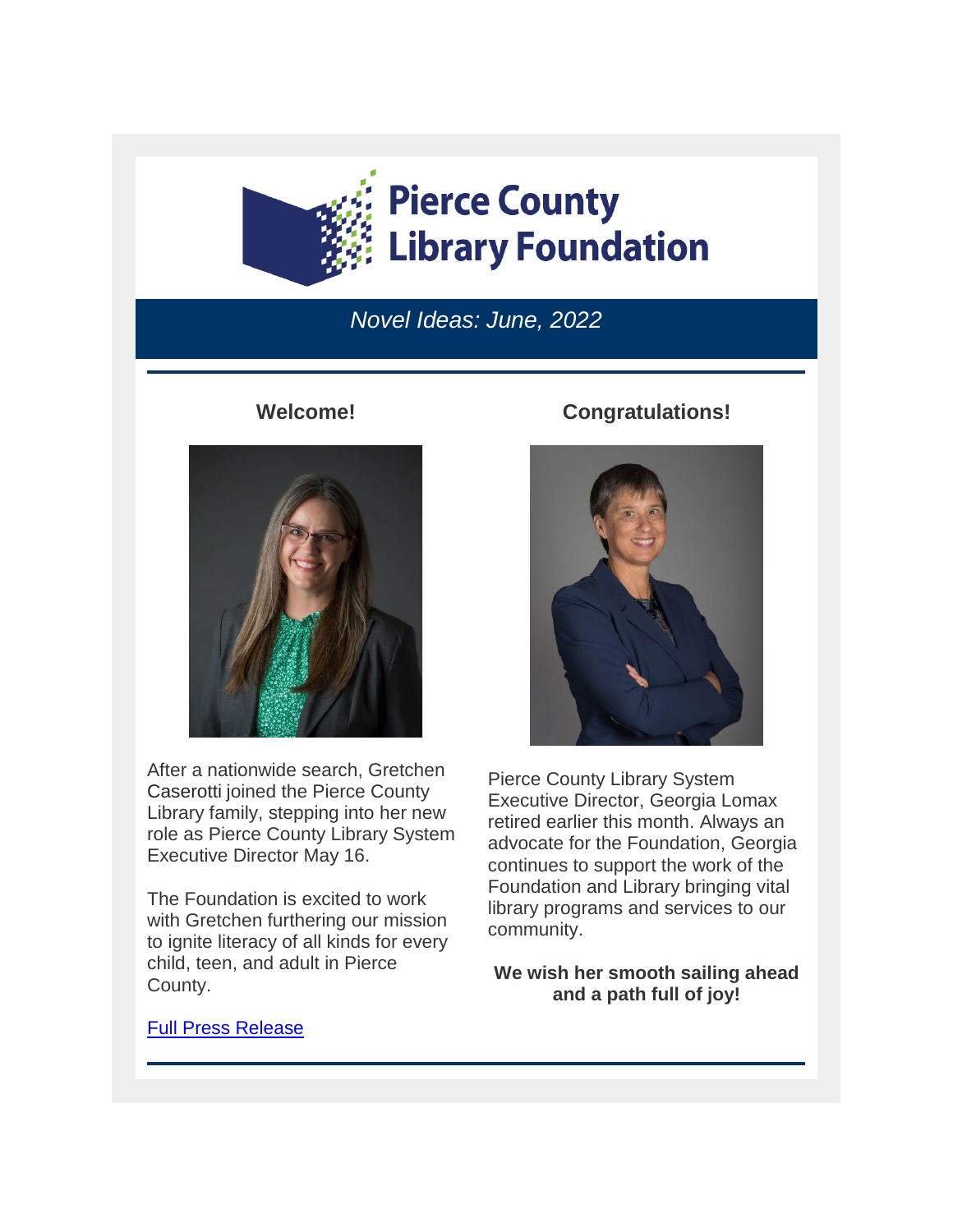

This year, 893 teens entered the annual Our Own Expressions Teen Writing & [Art Contest.](https://eml-pusa01.app.blackbaud.net/intv2/j/4F6A6861-2848-4938-ABC3-8247BCB85D3A/r/4F6A6861-2848-4938-ABC3-8247BCB85D3A_08343b61-244b-4020-bbc2-63b95f941dfe/l/B9A0F1CF-2B94-41EC-9BE9-4BD6EE3B3E69/c) Now in its 26th year, this contest showcases teen creativity in writing, photography, and drawing.

Thanks to donors like you, we are delivering on our commitment to support library youth and teen programs like Our Own Expressions.

*Below - a few of this year's winning entries*



*Luminescence,* Grace Harbottle

1st place Photography 9-10th grade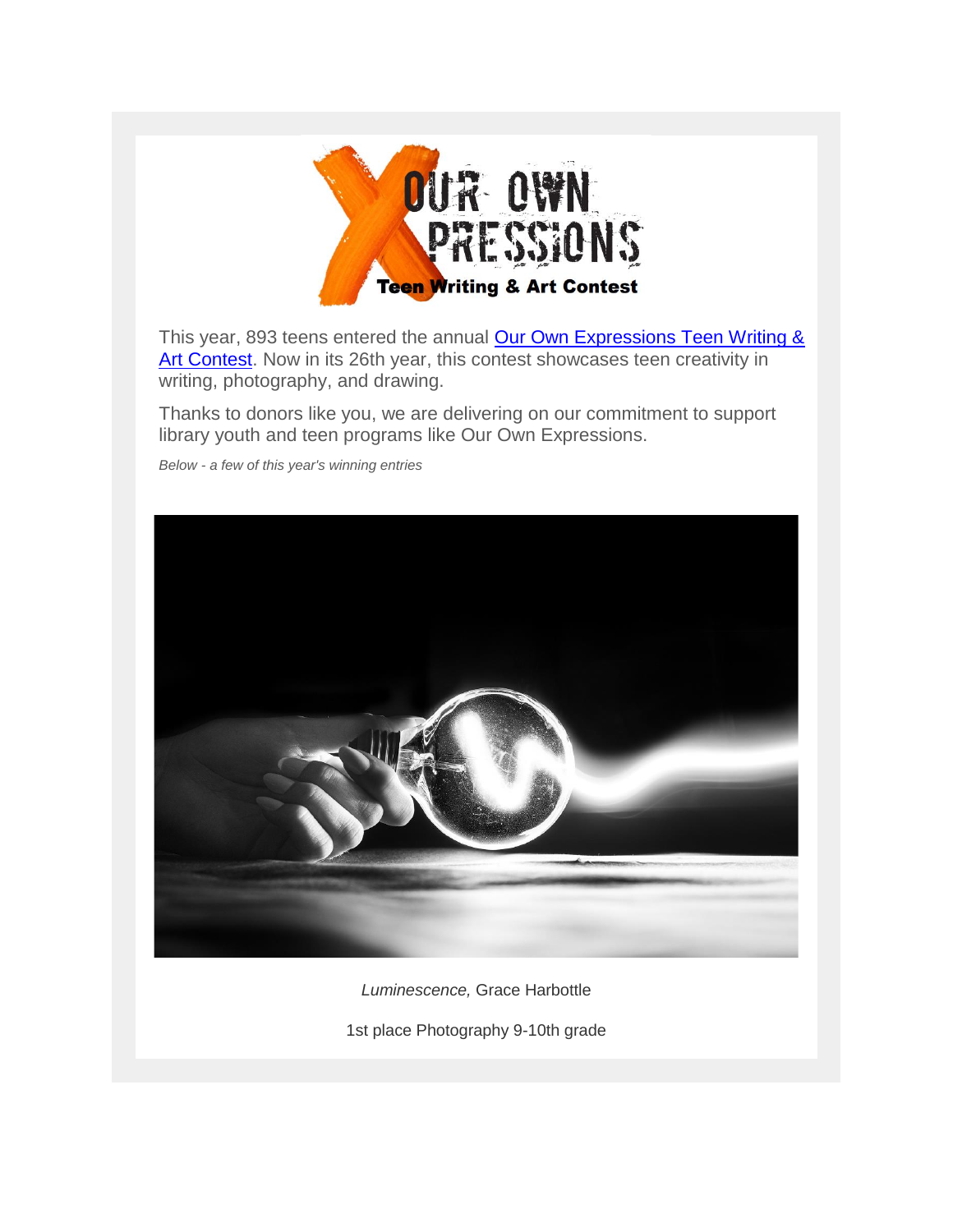



*the plant,* Billy Atkins 3<sup>rd</sup> place Art 9-10<sup>th</sup> grade

*Sea Nocturne,* Evelyn Bang 2<sup>nd</sup> place Art 11-12<sup>th</sup> grade

# **Add to your story by joining the Memoir Society!**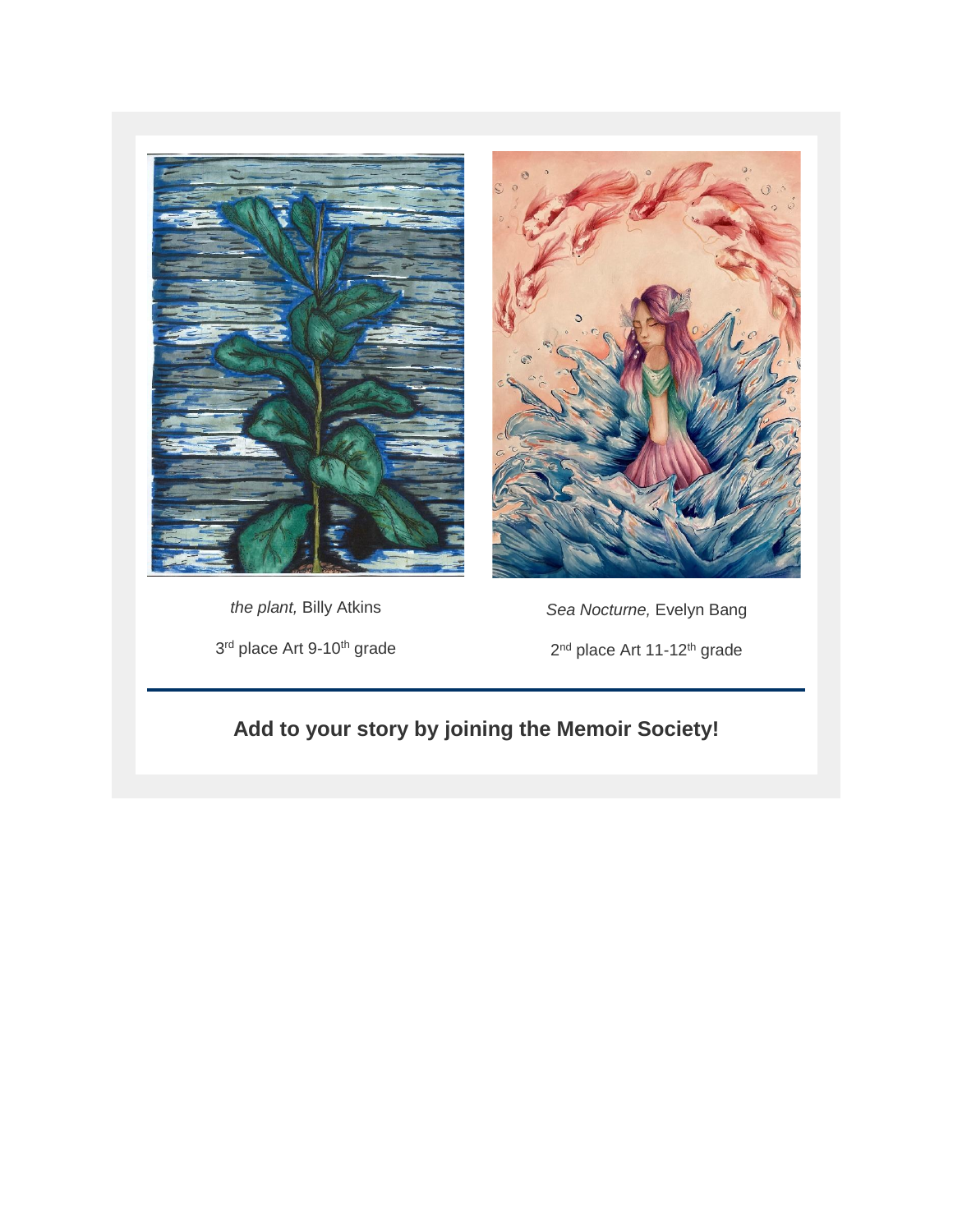

The Memoir Society is a growing group of loyal donors and friends who have made a lifetime gift of assets, or an estate gift, or both, to Pierce County Library Foundation. **There is no minimum gift level and membership is for your lifetime**. We need only know you have made a gift plan for Pierce County Library Foundation and, if you wish, we can keep your membership anonymous.

To become a member of the Memoir Society, simply let us know you have made plans for a gift to the Foundation, such as:

- A bequest by will or living trust
- Creation of a charitable gift annuity
- Creation of a charitable remainder trust
- Naming Pierce County Library Foundation as the beneficiary of an insurance policy, retirement account , bank account, donor advised fund, or commercial annuity

Memoir Society **gifts help build the Foundation's endowment**, thereby providing a strong financial future and a lasting impact in fulfilling Pierce County Library System's mission.

Contact the [Foundation Team](mailto:foundation@piercecountylibrary.org?subject=Memoir%20Society) or complete and return this [form](https://eml-pusa01.app.blackbaud.net/intv2/j/4F6A6861-2848-4938-ABC3-8247BCB85D3A/r/4F6A6861-2848-4938-ABC3-8247BCB85D3A_08343b61-244b-4020-bbc2-63b95f941dfe/l/32464D42-4FB7-4D85-BBA5-921E0F118878/c) to get started.

Submit to: